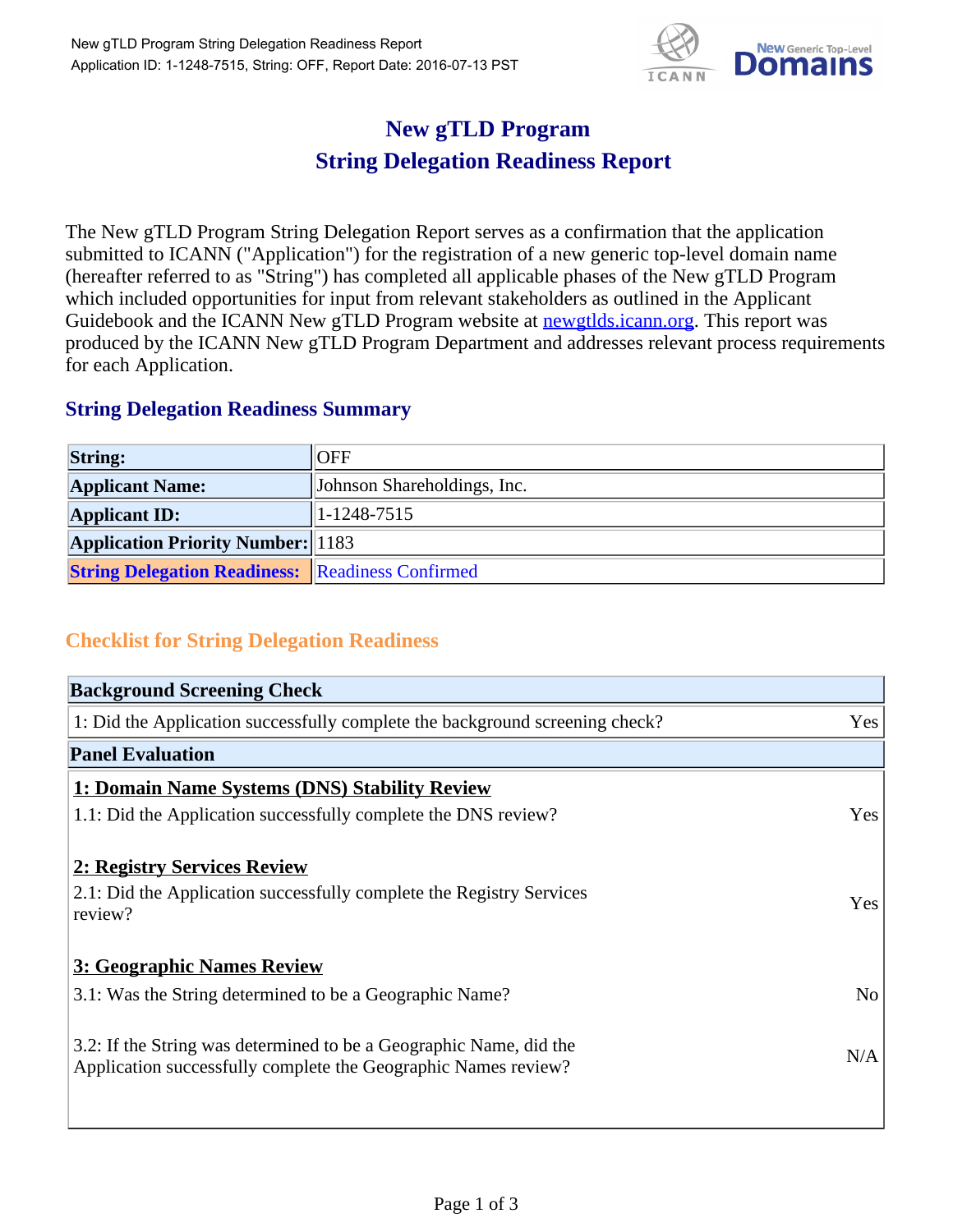

| <b>4: Financial Review</b>                                                  |     |
|-----------------------------------------------------------------------------|-----|
| 4.1: Did the Application successfully complete the Financial Capability     | Yes |
| review?                                                                     |     |
|                                                                             |     |
| <b>5: Technical Review</b>                                                  |     |
| 5.1: Did the Application successfully complete the Technical and            |     |
| <b>Operation Capability review?</b>                                         | Yes |
|                                                                             |     |
| <b>6: String Similarity Review</b>                                          |     |
| 6.1: Was the Application determined to not be confusingly similar to other  | Yes |
| applied for strings, including through String Confusion Objections?         |     |
|                                                                             |     |
| 6.2: If the Application was determined to be confusingly similar to other   |     |
| applied for strings, including through String Confusion Objections, did the |     |
| Application prevail in the string contention resolution process (CPE,       | N/A |
| Auction, and/or Self-Resolution of String Contention via                    |     |
| withdrawal/termination of all other members in contention)?                 |     |

| <b>Public Comment Period</b>                                                                                                                                                                   |                |
|------------------------------------------------------------------------------------------------------------------------------------------------------------------------------------------------|----------------|
| 1: Was the public provided an opportunity to submit comments on the Application?                                                                                                               | Yes            |
| 2: Were comments for the Application considered by evaluation panels?                                                                                                                          | Yes            |
| <b>Objection Process</b>                                                                                                                                                                       |                |
| 1: Were objections filed against the Application?                                                                                                                                              | <b>No</b>      |
| 2: If objections were filed against the Application, did Applicant prevail in the dispute<br>resolution proceedings for all Legal Rights, Limited Public Interest and Community<br>Objections? | N/A            |
| <b>Governmental Advisory Committee (GAC) Advice</b>                                                                                                                                            |                |
| 1: Did the GAC have an opportunity to provide advice for the Application?                                                                                                                      | Yes            |
| 2: Did the GAC provide consensus GAC advice that the String should not be approved by<br>the ICANN Board?                                                                                      | N <sub>o</sub> |
| 3: If the GAC provided consensus GAC advice to the ICANN Board, did the ICANN Board<br>(or New gTLD Program Committee) accept the GAC advice?                                                  | N/A            |
| <b>Accountability Mechanisms</b>                                                                                                                                                               |                |
| 1: Was the Application the subject of a complaint or review through one of ICANN's<br>accountability mechanisms (Reconsideration or Independent Review)?                                       | N <sub>o</sub> |
| 1.1: If yes, did the BGC, ICANN Board or New gTLD Program Committee determine that<br>the Application should not proceed to contracting?                                                       | N/A            |